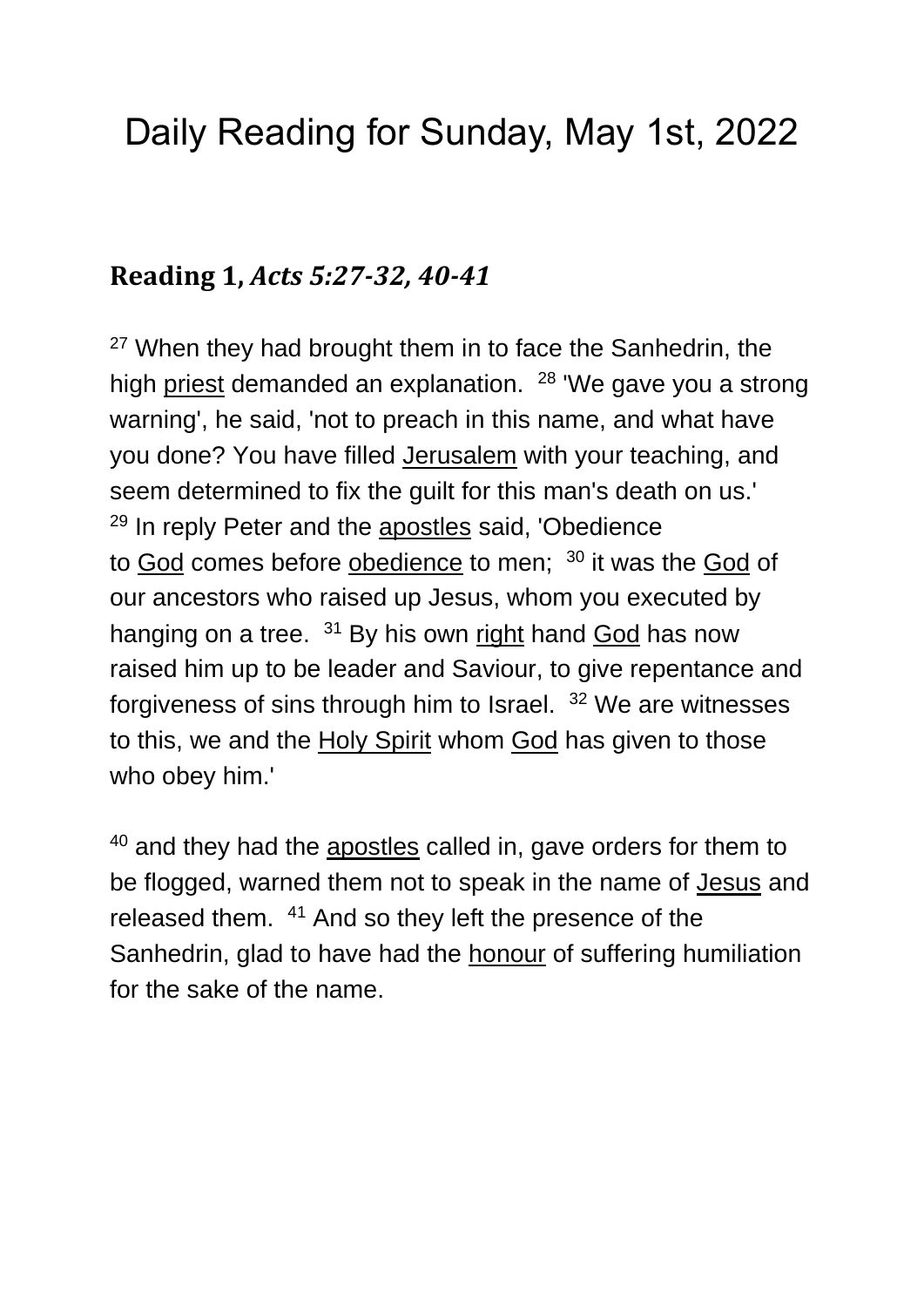### **Responsorial Psalm,** *Psalms 30:2, 4, 5-6, 11-12, 13*

<sup>2</sup> Yahweh, my God, I cried to you for help and you healed me.

<sup>4</sup> Make music for Yahweh, all you who are faithful to him, praise his unforgettable holiness.

<sup>5</sup> His [anger](https://www.catholic.org/encyclopedia/view.php?id=789) lasts but a moment, his favour through life; In the evening come tears, but with dawn cries of joy. <sup>6</sup> Carefree, I used to think, 'Nothing can ever shake me!'

<sup>11</sup> You have turned my mourning into dancing, you have stripped off my sackcloth and clothed me with joy. <sup>12</sup> So my heart [will](https://www.catholic.org/encyclopedia/view.php?id=12332) sing to you unceasingly, Yahweh, my God, I shall praise you for ever.

#### **Reading 2,** *Revelation 5:11-14*

 $11$  In my vision, I heard the sound of an immense number of [angels](https://www.catholic.org/saints/angel.php) gathered round the [throne](https://www.catholic.org/encyclopedia/view.php?id=11541) and the living creatures and the elders; there were ten thousand times ten thousand of them and thousands upon thousands,  $12$  loudly chanting: Worthy is the Lamb that was sacrificed to receive power, riches, wisdom, strength, honour, [glory](https://www.catholic.org/encyclopedia/view.php?id=5201) and blessing. <sup>13</sup> Then I heard all the living things in [creation](https://www.catholic.org/encyclopedia/view.php?id=3475) -- everything that lives in heaven, and on earth, and under the earth, and in the sea, crying: To the One seated on the [throne](https://www.catholic.org/encyclopedia/view.php?id=11541) and to the Lamb, be all praise, honour, [glory](https://www.catholic.org/encyclopedia/view.php?id=5201) and power, for ever and ever. <sup>14</sup> And the four living creatures said, 'Amen'; and the elders prostrated themselves to worship.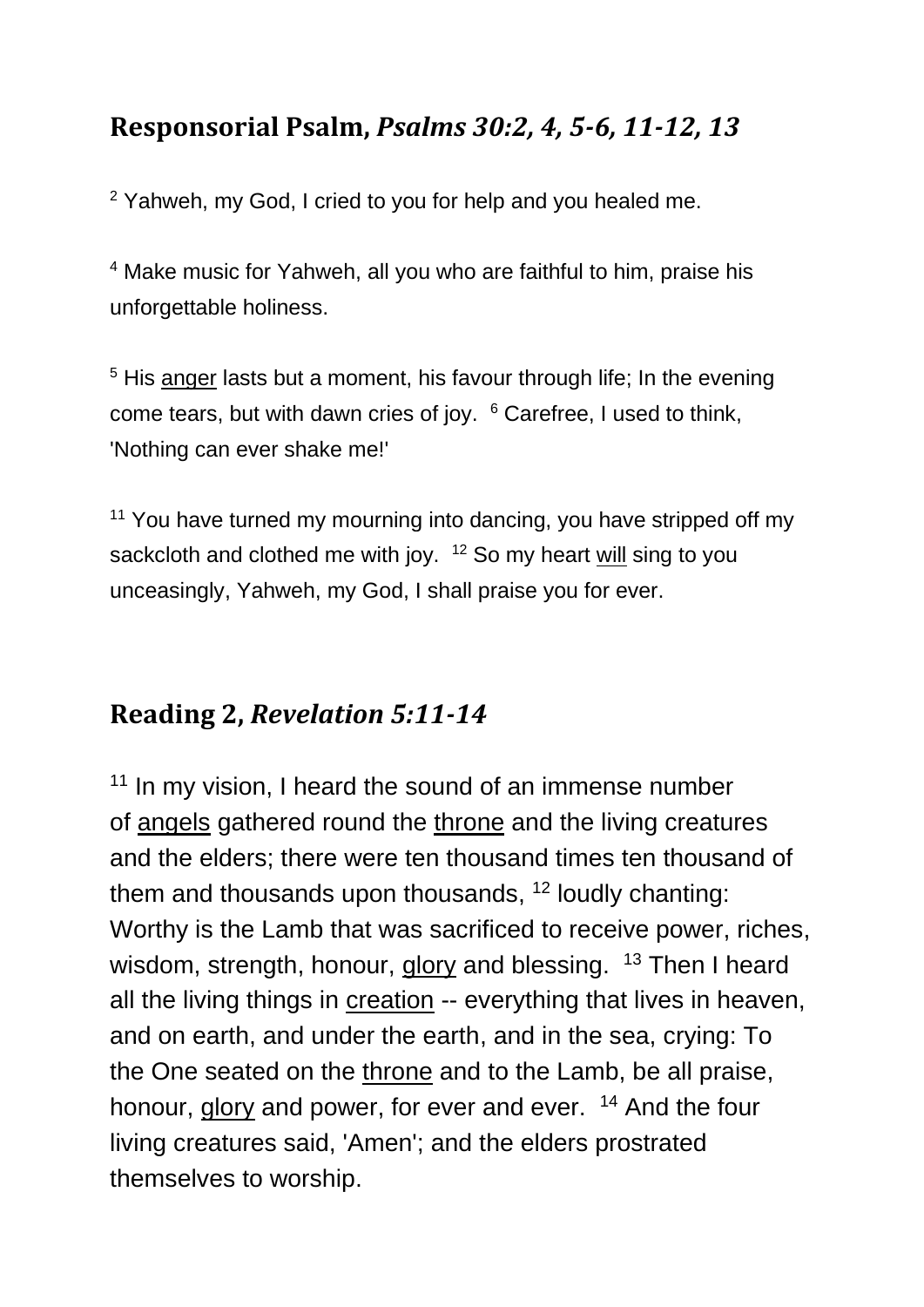## **Gospel,** *John 21:1-19*

<sup>1</sup> Later on, [Jesus](https://www.catholic.org/clife/jesus) revealed himself again to the disciples. It was by the Sea of Tiberias, and it happened like this: <sup>2</sup> Simon Peter, Thomas called the Twin, [Nathanael](https://www.catholic.org/encyclopedia/view.php?id=8342) from [Cana](https://www.catholic.org/encyclopedia/view.php?id=2453) in Galilee, the sons of Zebedee and two more of his disciples were together. <sup>3</sup> Simon Peter said, 'I'm going fishing.' They replied, 'We'll come with you.' They went out and got into the boat but caught nothing that night. <sup>4</sup> When it was already light, there stood [Jesus](https://www.catholic.org/clife/jesus) on the shore, though the disciples did not realise that it was Jesus. <sup>5</sup> Jesus called out, 'Haven't you caught anything, friends?' And when they answered, 'No,' <sup>6</sup> he said, 'Throw the net out to starboard and you'll find something.' So they threw the net out and could not haul it in because of the [quantity](https://www.catholic.org/encyclopedia/view.php?id=9769) of fish. <sup>7</sup> The [disciple](https://www.catholic.org/encyclopedia/view.php?id=3895) whom [Jesus](https://www.catholic.org/clife/jesus) loved said to Peter, 'It is the Lord.' At these words, 'It is the Lord,' [Simon](https://www.catholic.org/encyclopedia/view.php?id=10842)  [Peter](https://www.catholic.org/encyclopedia/view.php?id=10842) tied his outer garment round him (for he had nothing on) and jumped into the water. <sup>8</sup> The other disciples came on in the boat, towing the net with the fish; they were only about a hundred yards from land.  $9$  As soon as they came ashore they saw that there was some bread there and a charcoal fire with fish cooking on it. <sup>10</sup> Jesus said, 'Bring some of the fish you have just caught.' <sup>11</sup> Simon Peter went aboard and dragged the net ashore, full of big fish, one hundred and fifty-three of them; and in spite of there being so many the net was not broken. <sup>12</sup> Jesus said to them, 'Come and have breakfast.' [None](https://www.catholic.org/encyclopedia/view.php?id=8523) of the disciples was bold enough to